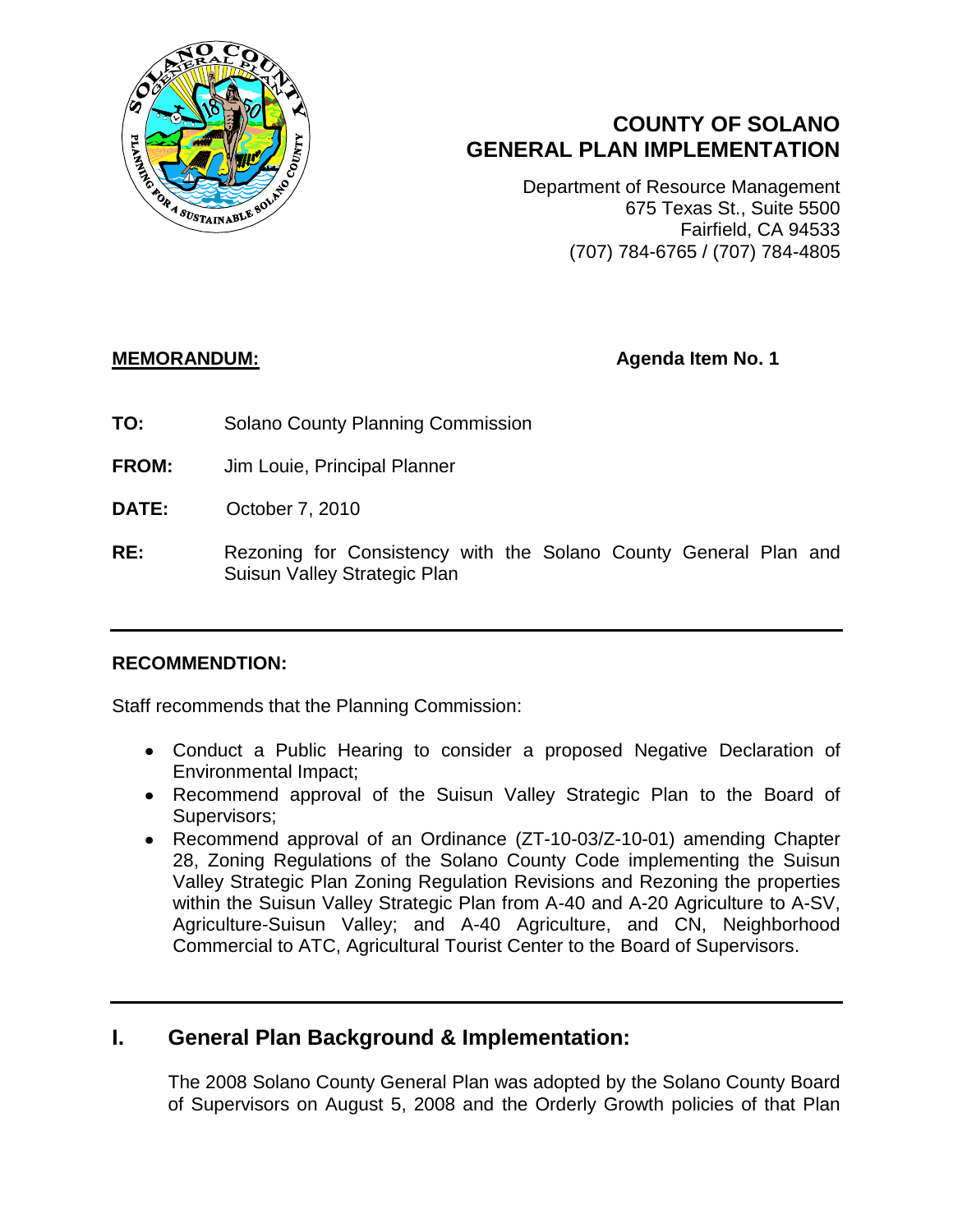came before the voters as Measure T on the November 2008 ballot. Measure T was passed by the voters, confirming the approval of the 2008 General Plan. One of the major elements of the 2008 General Plan and its Orderly Growth policies is the preservation of the County's agricultural resources and the identification of ten agricultural regions that have unique agricultural issues applicable to each area. The ten agricultural regions are identified as Suisun Valley, Green Valley, Dixon Ridge, Elmira/Maine Prairie, Jepson Prairie, Montezuma Hills, Pleasants/Vaca/Lagoon Valleys, Ryer Island, Western Hills and Winters. A General Plan implementation measure calls for the development of a regional strategic plan for the Suisun Valley.

# **II. Suisun Valley Strategic Plan:**

The final steps for the adoption and implementation of the Suisun Valley Strategic Plan are nearing completion. Previously, at the March 2010 Planning Commission meeting the Suisun Valley Strategic Plan and new "A-SV-20" and "ATC" zoning districts were reviewed by the Planning Commission. The next phase under consideration is the rezoning of the agricultural properties within the Strategic Plan area to a new "A-SV" Agricultural-Suisun Valley District with a 20 acre minimum lot size and "ATC" Agricultural Tourist District at the following locations as part of the Solano County General Plan and Suisun Valley Strategic Plan:

- Mankas Corner ATC  $\bullet$
- Gomer School ATC
- Morrision Lane ATC  $\bullet$
- Rockville Center ATC  $\bullet$
- Iwama Market ATC
- Rockville Road ATC
- Thompson Lane ATC
- North Connector ATC  $\bullet$

Exhibits A – J provides detail zoning regulations and designation for the proposed "A-SV" and "ATC" districts within the Suisun Valley

## **Suisun Valley Strategic Plan Background Information:**

The Suisun Valley Strategic Plan was initiated in January, 2009 as a part of the implementation program for the Solano County 2008 General Plan. The first Suisun Valley Strategic Plan Community Workshop was held on January 20, 2009. The workshop provided an overview of the planning process that was conducted as part of the 2008 General Plan. Studies prepared by the American Farmland Trust, UC Davis' Solano County Agricultural Futures Project, and Suisun Valley Funds' Marketing Plan were included in the strategic plan process. The Community Workshop built on the recommendations and findings of these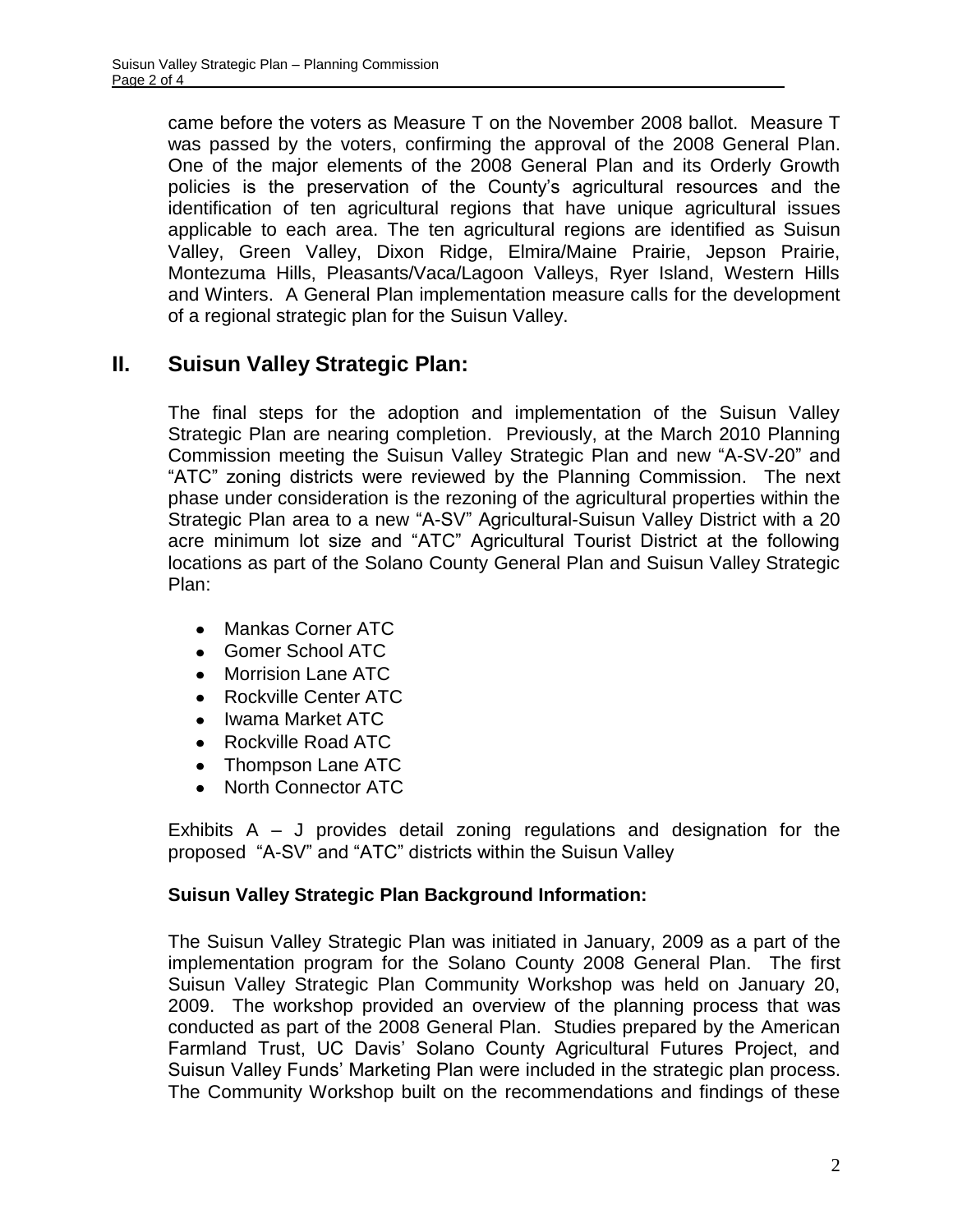documents to refine the general concepts for Suisun Valley to create more precise planning tools applicable to the project area. Key components of the Strategic Plan include the following:

- Agricultural tourist center locations, scope, and allowed uses
- Zoning and development standards
- Rural roadway character and design
- Development fee program and improvement fund
- Marketing and branding strategy

The Community Workshop was followed by three Suisun Valley Stakeholders Working Sessions. The stakeholders group included representatives from the Grape Growers Association, Fruit Growers, Solano Irrigation District, City of Fairfield, along with interested property owners and residents of Suisun Valley.

The Stakeholder Working Sessions incorporated the recommendations and findings outlined in the kickoff meeting and invited Suisun Valley stakeholders to review and refine planning approaches and alternatives for the Strategic Plan.

- 1. Suisun Valley Stakeholders Working Session 1, March 17, 2009 Topic: Agricultural Tourist Center Location Alternatives
- 2. Suisun Valley Stakeholders Working Session 2, March 30, 2009 Topics: Zoning & Development Standards Roadway Character & Design
- 3. Suisun Valley Stakeholders Working Session 3, April 20, 2009
	- Topics: Infrastructure Alternatives Road Character & Design Alternatives Development Fees & Improvement Funding Marketing & Branding

The Second Community Workshop was held on June 29, 2009 and provided an overview of the preferred alternatives for the various sections of the Strategic Plan. Comments and input received at the Community Workshop, along with recommendations prepared by American Farmland Trust, UC Davis' Solano County Agricultural Futures Project, and Suisun Valley Funds' Marketing Plan were included in the strategic plan planning process. The second workshop built on these recommendations and findings to refine the concepts for the draft Strategic Plan for public review and comment.

The Planning Commission received a status update on the progress of the Strategic Plan at the May 21, 2009 Commission meeting.